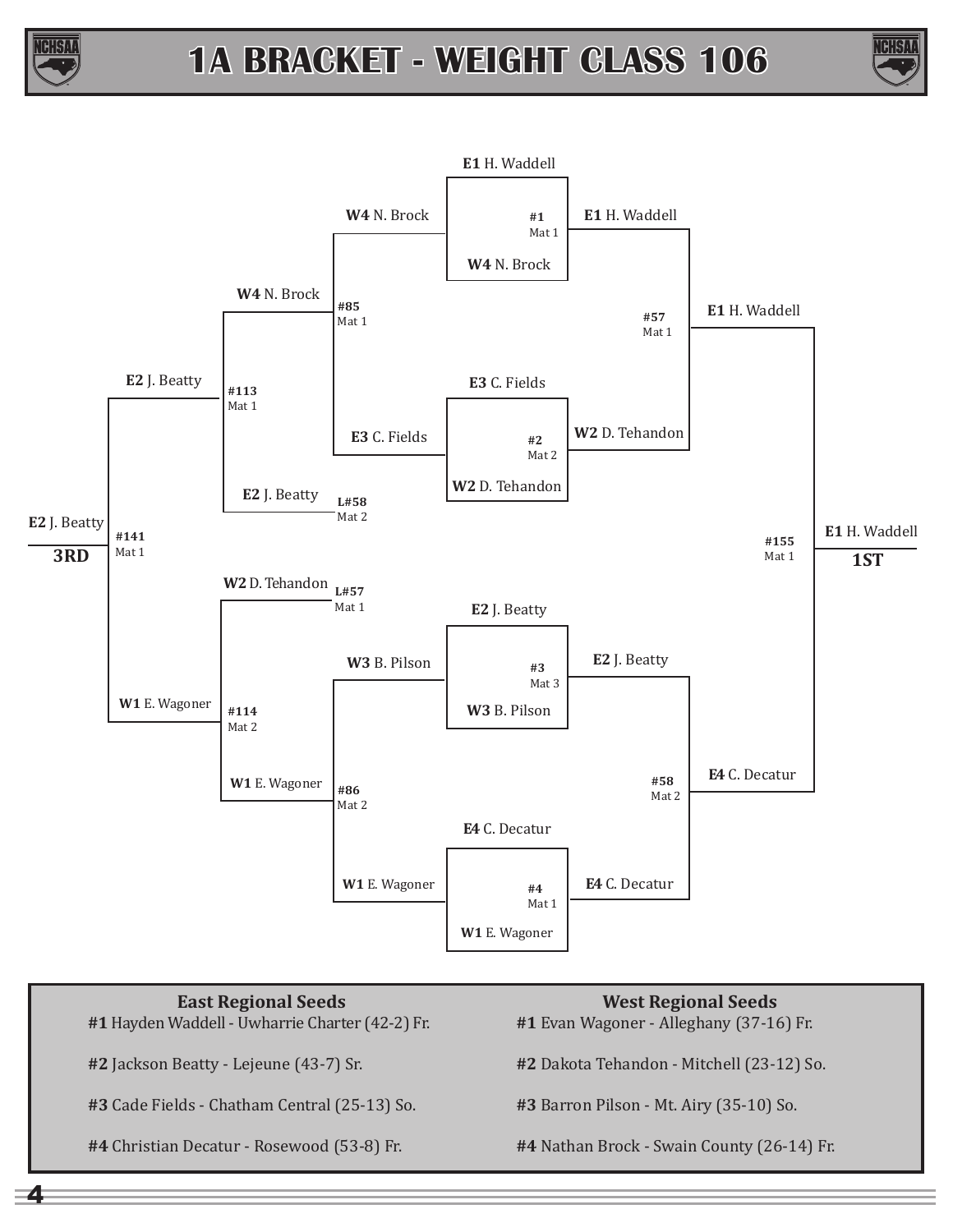





**East Regional Seeds #1** Nick Daggett - Chatham Central (35-0) Sr. **#2** Raquavius Hopkins - Tarboro (16-7) Jr. **#3** Wesley Joyner - Queens Grant (33-7) Sr. **#4** Chris Hill - Rosewood (42-13) So. **West Regional Seeds #1** Coltin Marlowe - Mitchell (30-4) Jr. **#2** Braden Millsaps - Robbinsville (25-7) So. **#3** Tyjae Townsend - Elkin (24-14) So. **#4** Daniel Olvera - Mt. Airy (30-9) So.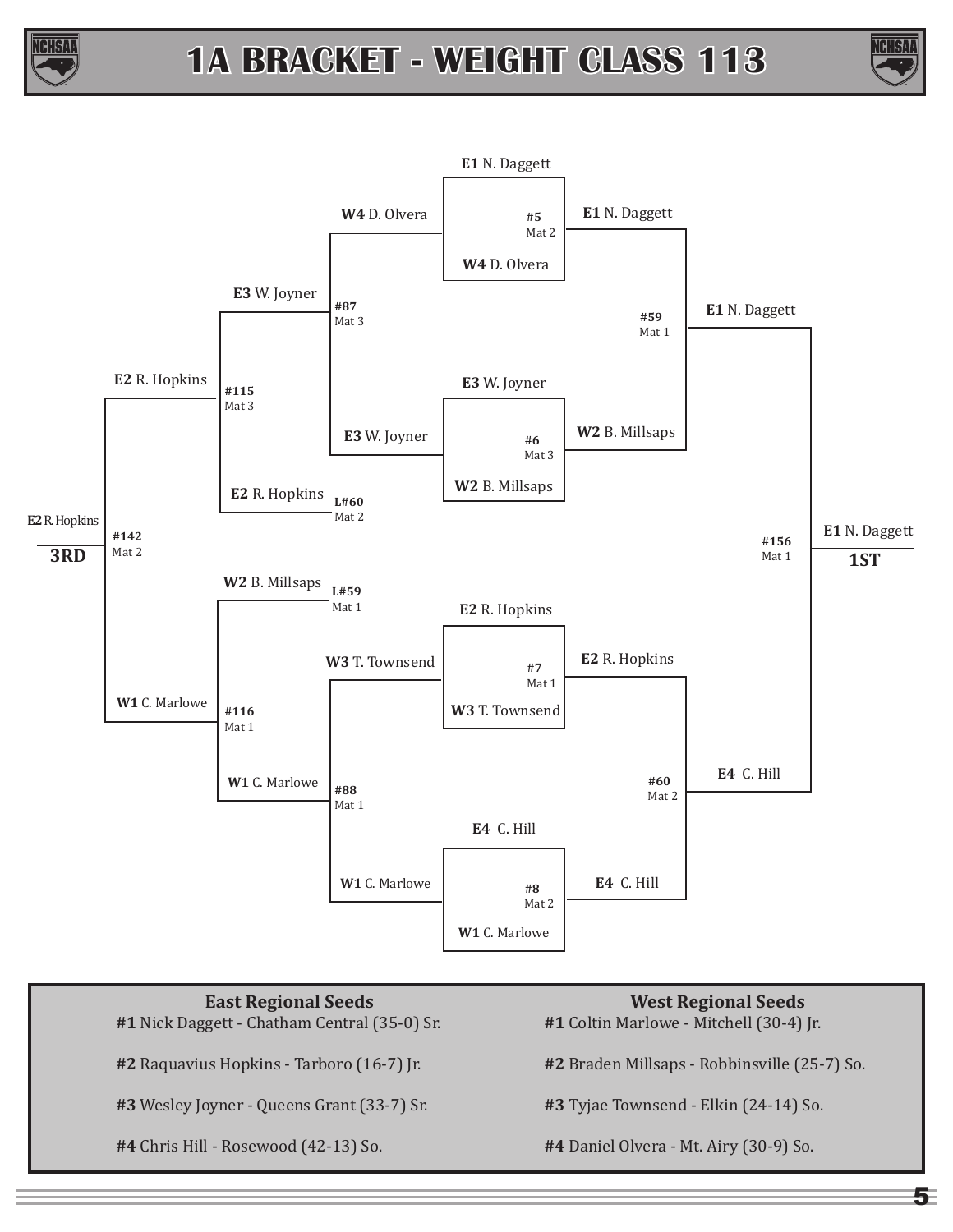





**#1** Ronald Whitt - Voyager Academy (29-5) Sr.

**#2** Joel Santa Lucia - South Davidson (31-9) Jr.

**#3** Timothy Decatur - Rosewood (58-2) So.

**#4** Josh Poteat - Uwharrie Charter (39-8) So.

**West Regional Seeds #1** Jake Blevins - Alleghany (37-14) Sr.

**#2** Arlus Orr - Robbinsville (23-6) Sr.

**#3** River Griffith - Avery County (50-6) Fr.

**#4** Luis Osorno - Mt. Airy (34-16) So.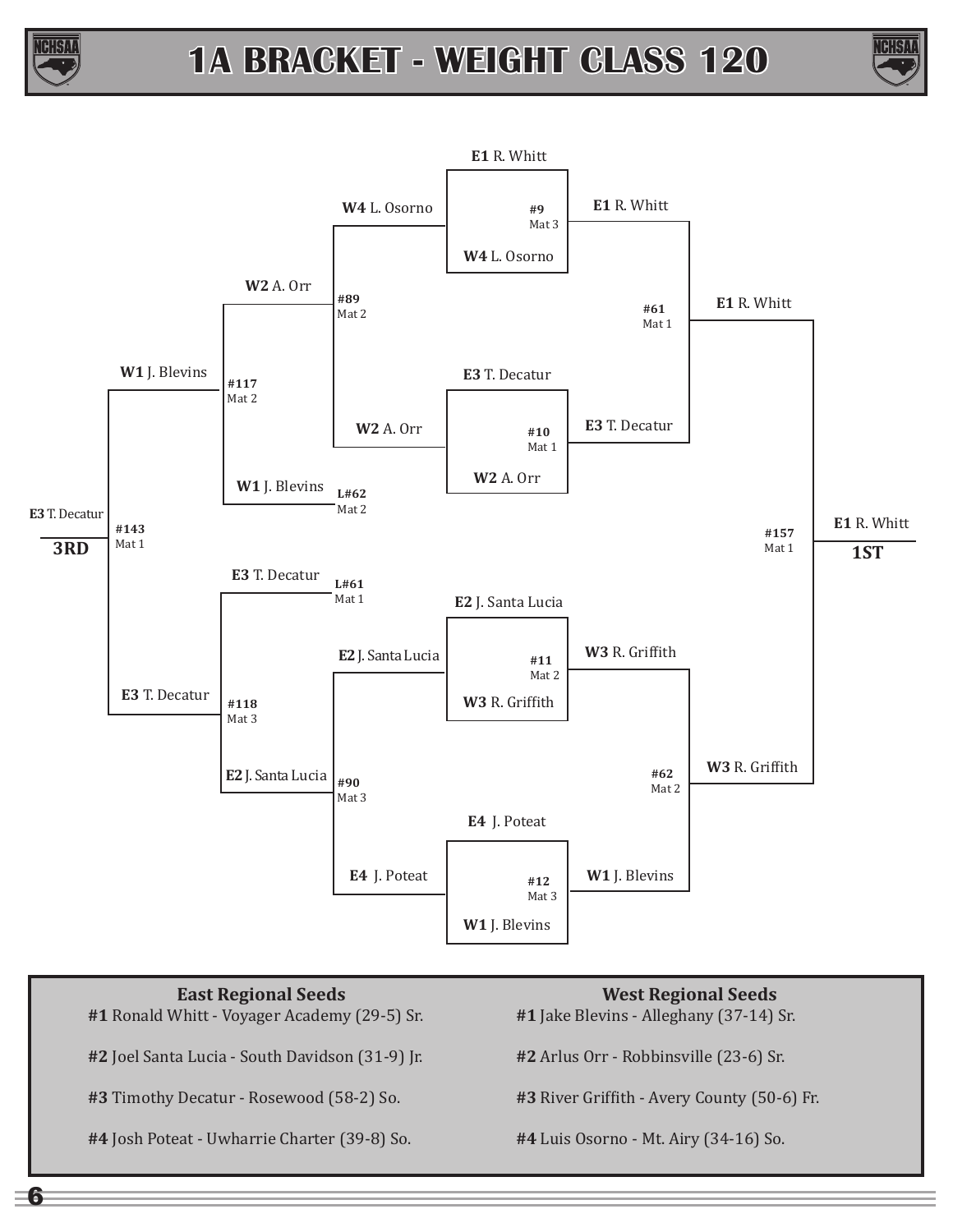





**#1** Chris Brannon - Chatham Charter (38-7) Sr.

**#2** Logan Merrill - South Davidson (28-13) So.

**#3** Isaiah Bryant - Voyager Academy (31-10) Jr.

**#4** Reid Amodeo - Rosewood (49-13) Jr.

**West Regional Seeds**

**#1** Jacob Hogue - Mt. Airy (51-0) Sr.

**#2** Kade Millsaps - Robbinsville (41-6) So.

**#3** John Varoutsos - Atkins (23-10) Jr.

**#4** Evan Dillard - Hiwassee Dam (20-7) Sr.

 $\tau$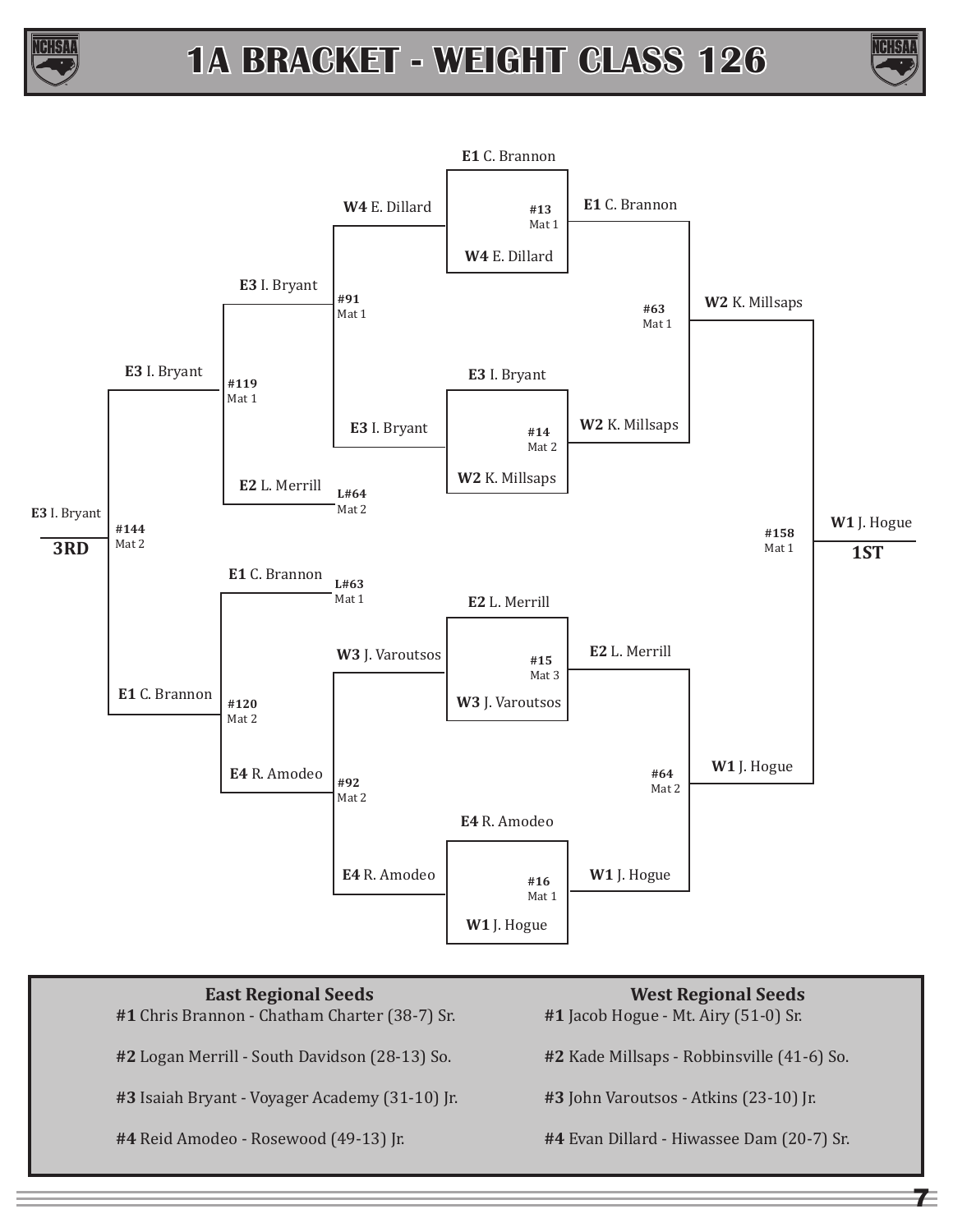





**#1** Jordan Todd - Rosewood (48-7) So.

**#2** Brian Morrill - West Montgomery (16-8) Sr.

**#3** Kyle Coward - Voyager Academy (26-9) Sr.

**#4** Robert Furr - South Stanly (24-10) Jr.

**West Regional Seeds #1** Jude Lloyd - Elkin (38-2) Jr.

**#2** Kollin Guffey - Robbinsville (24-11) Jr.

**#3** Joshua Pardue - Starmount (22-12) So.

**#4** Joan Ramirez - Mt. Airy (42-10) Jr.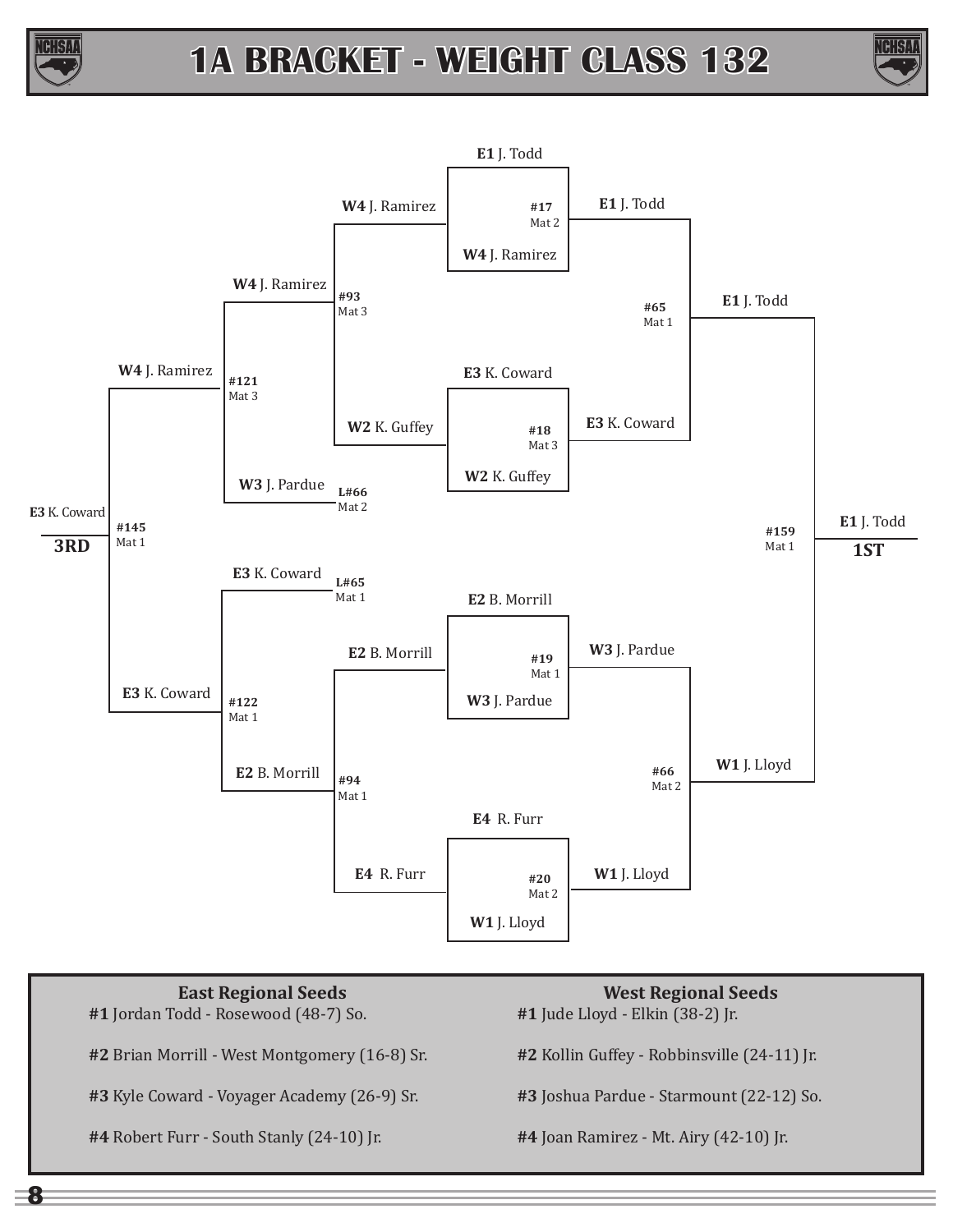





**#1** Cody Pugh - South Stanly (33-1) Sr.

**#2** Louis Tortual - Rosewood (49-14) Sr.

**#3** Avery Pipkin - West Montgomery (17-6) Sr.

**#4** Alexander Gonzalez - Neuse Charter (45-17) Jr.

**West Regional Seeds #1** Braedon Riley Deaton - Avery (37-11) Sr.

**#2** Dakota Hughes - Walkertown (19-9) Sr.

**#3** Jesse Queen - Cherokee (29-12) Sr.

**#4** Justin Russell - Bishop McGuinness (24-12) Sr.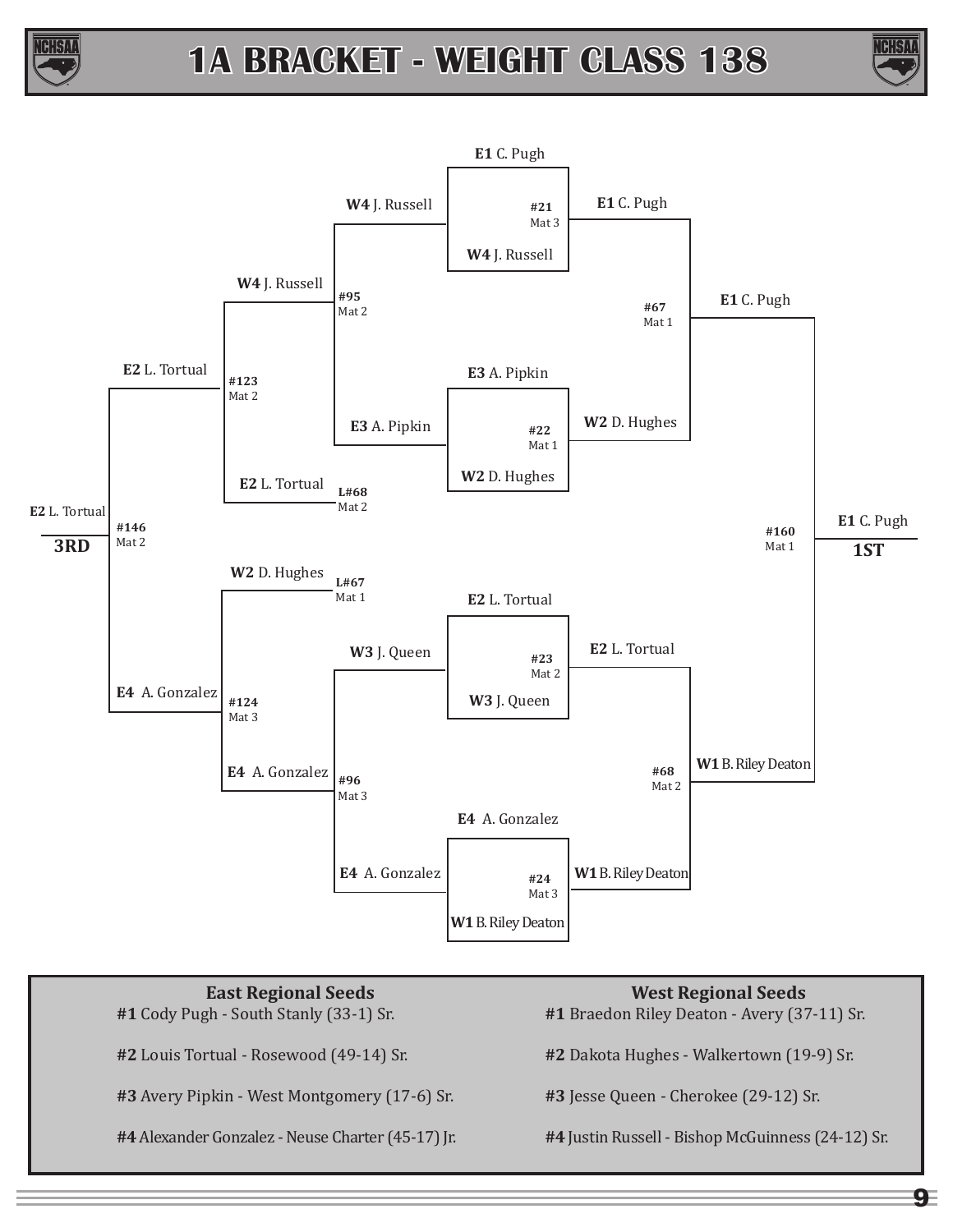





**East Regional Seeds #1** Kris Anguiano - Uwharrie Charter (34-6) Sr. **#2** Jayden Thomas - Rosewood (45-9) Sr. **West Regional Seeds #1** Britt Weaver - Alleghany (51-1) Sr. **#2** Drake Cable - Robbinsville (29-6) Sr. **#3** Christopher Butera - Mt. Airy (41-11) Jr.

**#3** Ryan Baker - Chatham Central (32-14) Sr.

**#4** Damie Griffin - South Stanly (24-9) So.

**#4** Ethan Chipman - Elkin (29-13) Jr.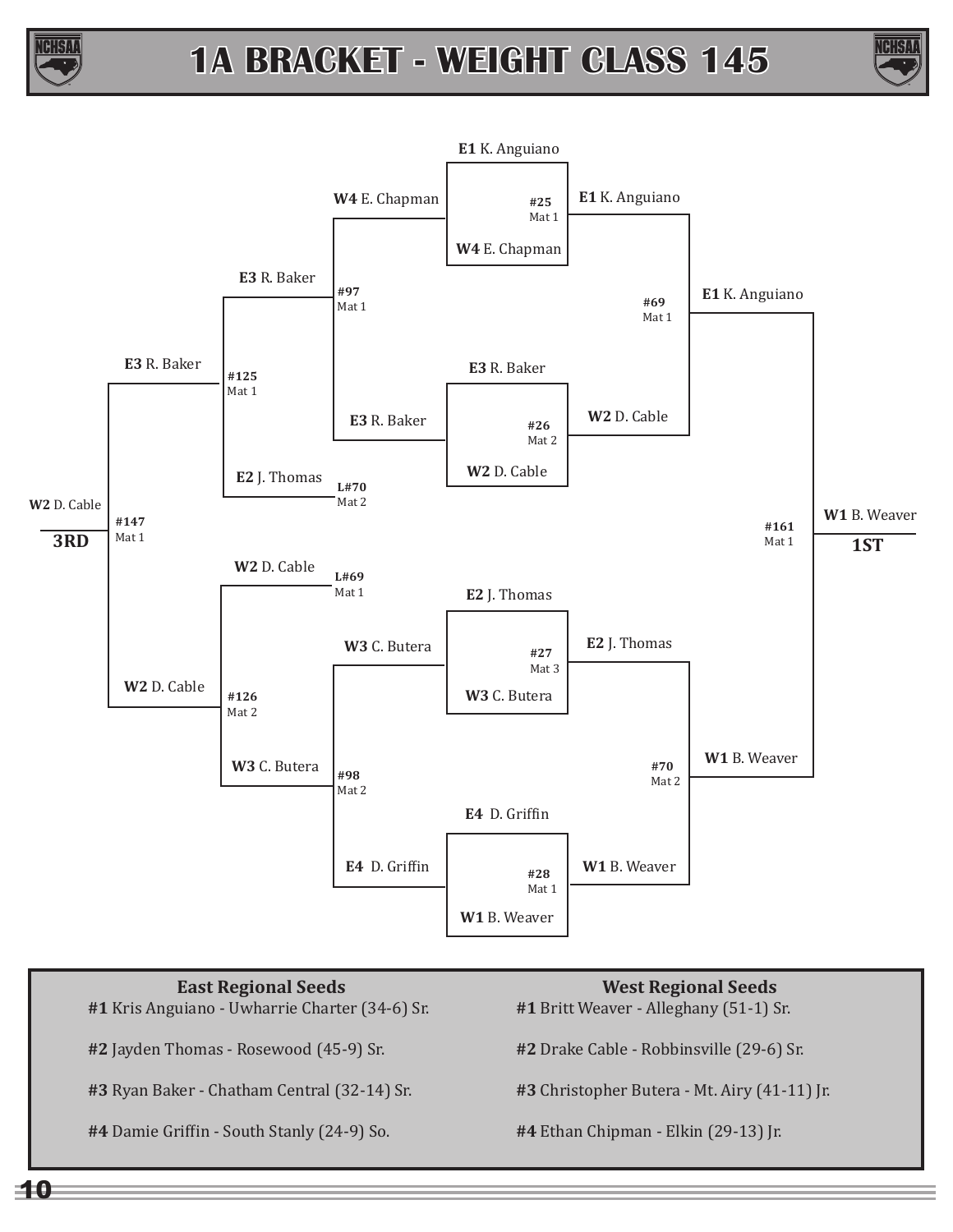





**#1** Quadarrius Hopkins - Tarboro (24-4) Sr.

**#2** Branson Lambert - Uwharrie Charter (37-10) Jr.

**#3** Anthony Davis - Pamlico (40-7) Sr.

**#4** Seth Finney - Rosewood (44-10) Jr.

- **West Regional Seeds**
- **#1** Justin Riffle Cherryville (46-13) Sr.

**#2** Blake Frye - Elkin (33-6) Sr.

**#3** Chris Miller - Swain County (35-5) Sr.

**#4** Ryan Richardson - Mitchell (34-13) So.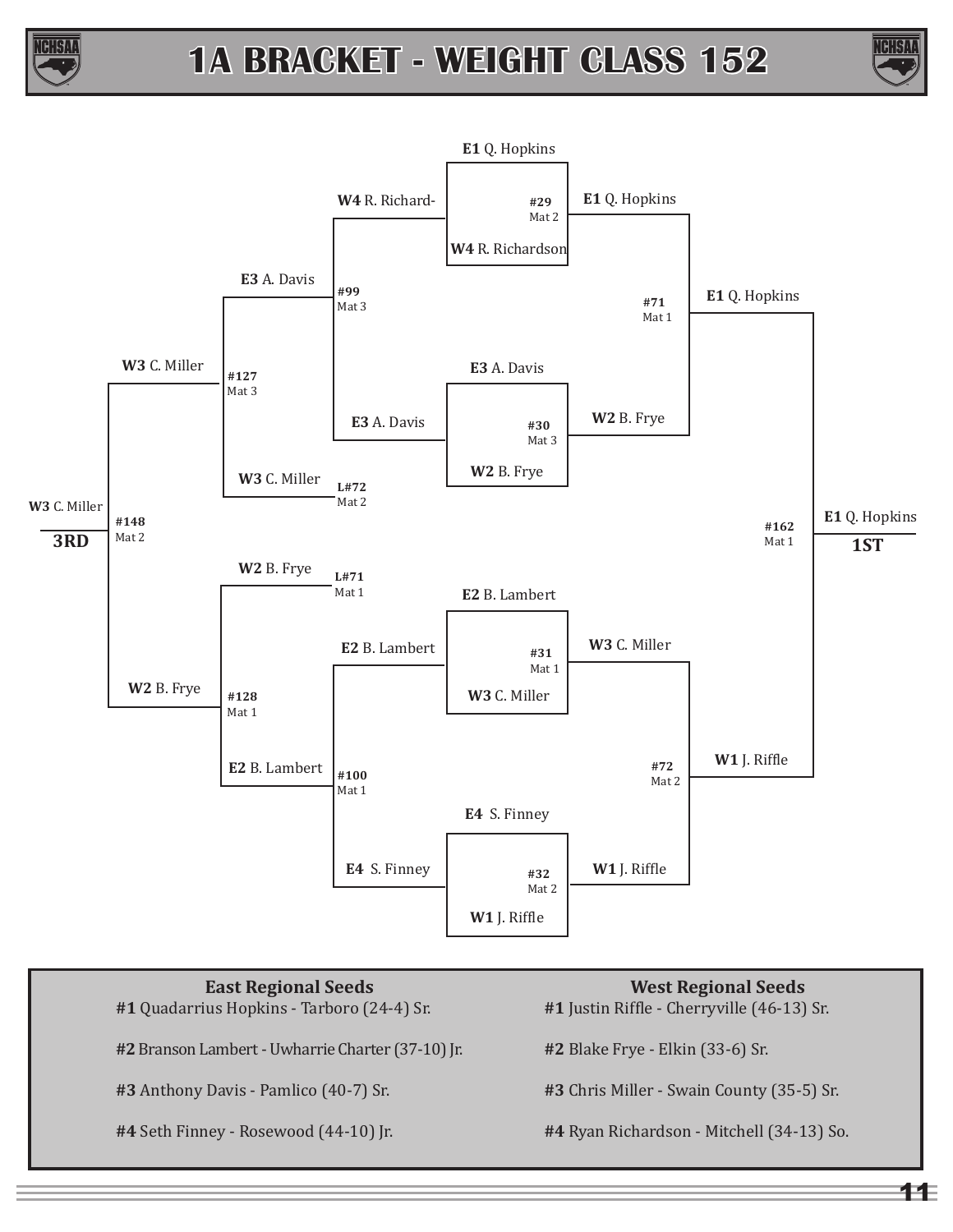





**East Regional Seeds #1** Irving Montgomery - Voyager Academy (22-15) Sr. **#2** Mikel Smith - Pamlico (30-4) Sr.

**#3** Alex Whitley - North Stanly (21-3) Sr.

**#4** Landen Katz - East Carteret (28-21) So.

**West Regional Seeds #1** Anthony Toineeta - Cherokee (52-2) Sr.

**#2** Tanner Whitman - Rosman (35-6) Sr.

**#3** Lucas Andrews - Avery County (41-13) Fr.

**#4** Cody Cantrell - Murphy (19-10) Jr.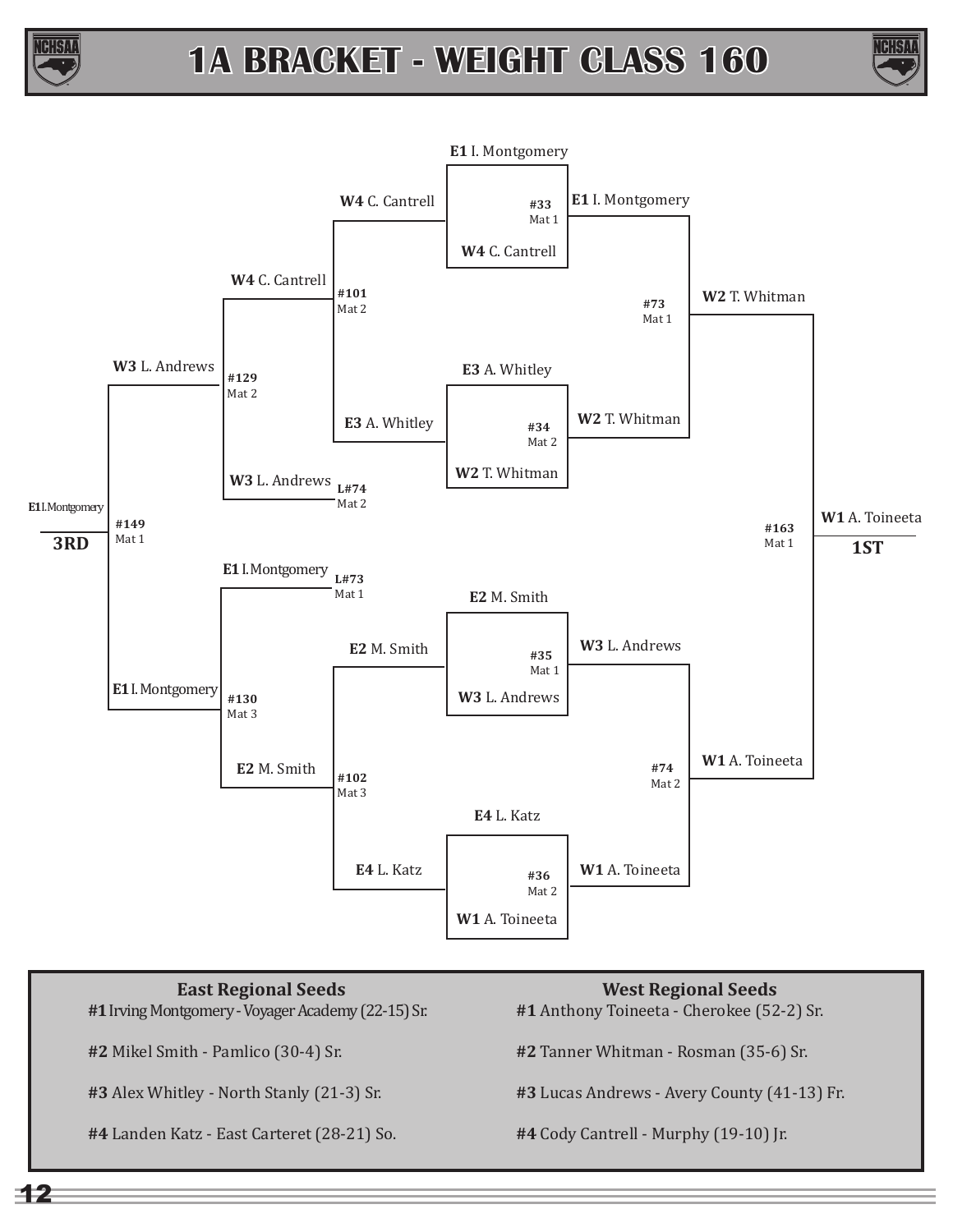





- **#1** Beau Studebaker East Carteret (37-0) Jr.
- **#2** Ethan Gray Cape Hatteras (23-6) Sr.
- **#3** Mason Coble West Montgomery (19-6) Jr.
- **#4** Jacobi Deal Voyager Academy (20-18) So.
- **West Regional Seeds**
- **#1** Cody Swangim Rosman (48-4) Jr.
- **#2** Juan Anuario Elkin (31-6) Sr.
- **#3** Sean Kostiuk Cherryville (33-21) So.
- **#4** John Bennett Mt. Airy (35-16) So.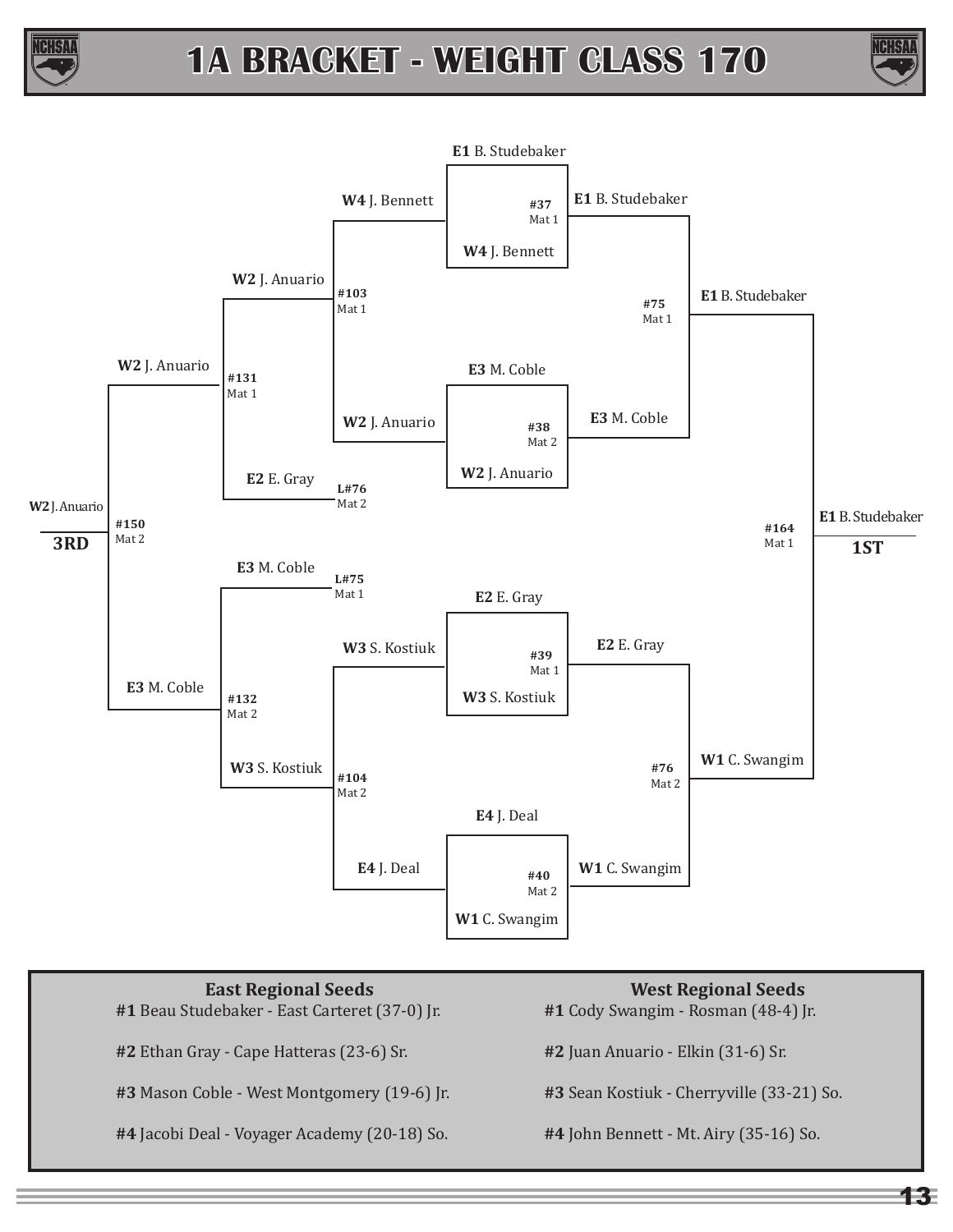





**#1** Cameron Helt - Rosewood (31-4) Sr.

**#2** Isaiah Martin - Uwharrie Charter (19-4) So.

**#3** Joseph Chung - Heide Trask (39-13) Sr.

**#4** Jacari Deal - Voyager Academy (20-17) So.

**West Regional Seeds**

**#1** Mitchell Edwards - East Surry (26-5) So.

**#2** Silas Holbrook - Starmount (27-7) Sr.

**#3** Blake Williams - Avery County (35-12) Jr.

**#4** Eric Olvera - Mt. Airy (24-19) Fr.

 $14 -$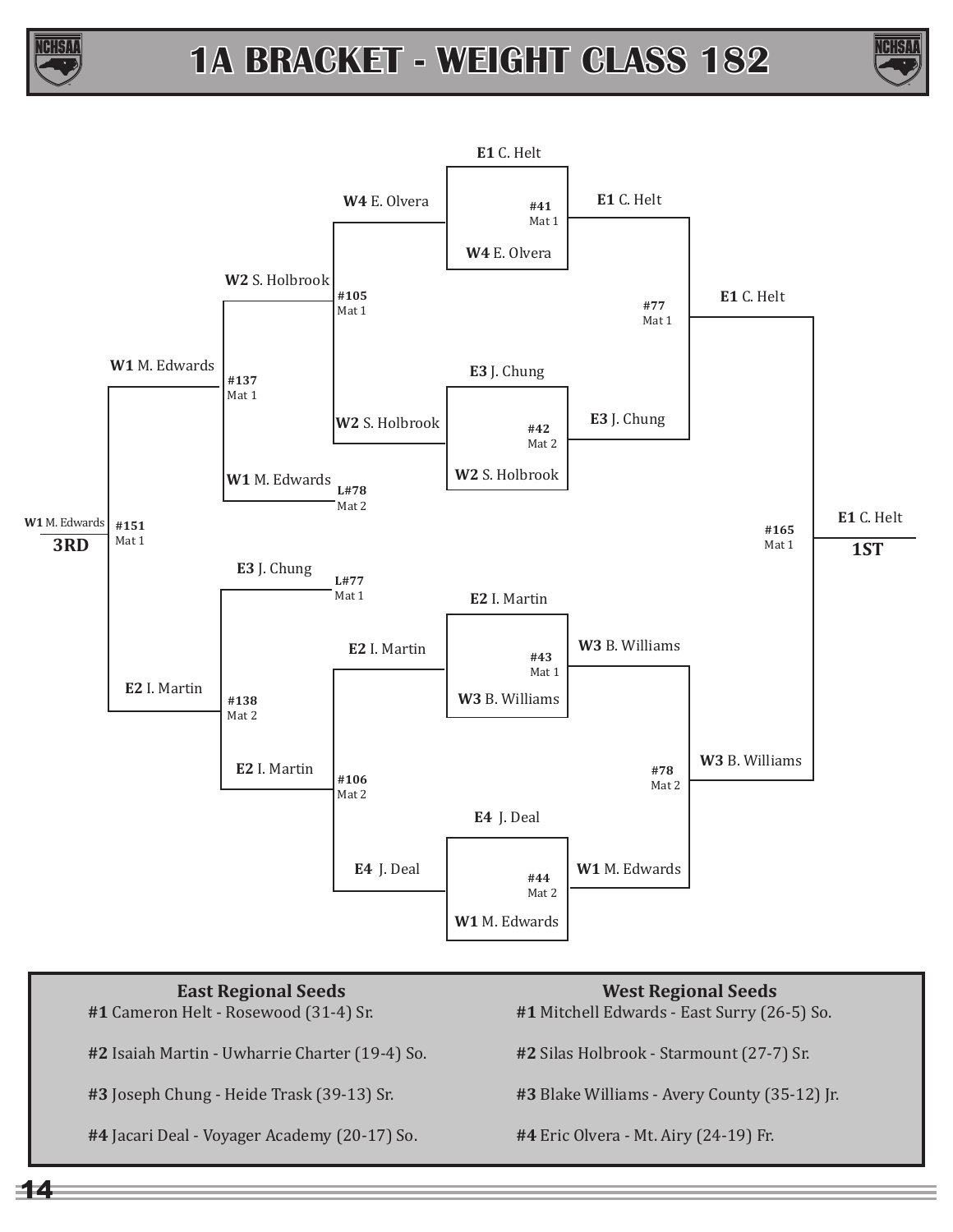





**#1** Nate Shaw - Pamlico (32-11) Sr.

**#2** Cade Whitley - South Stanly (28-13) So.

**#3** Payton Coble - West Montgomery (18-4) So.

**#4** Matthew Mabe - East Montgomery (22-10) Sr.

**West Regional Seeds**

**#1** Dakoda Smith - Mt. Airy (46-2) Sr.

**#2** Cory Farmer - Murphy (18-4) Jr.

**#3** William Paul - Swain County (18-7) Jr.

**#4** Fredy Romero - Robbinsville (32-17) Jr.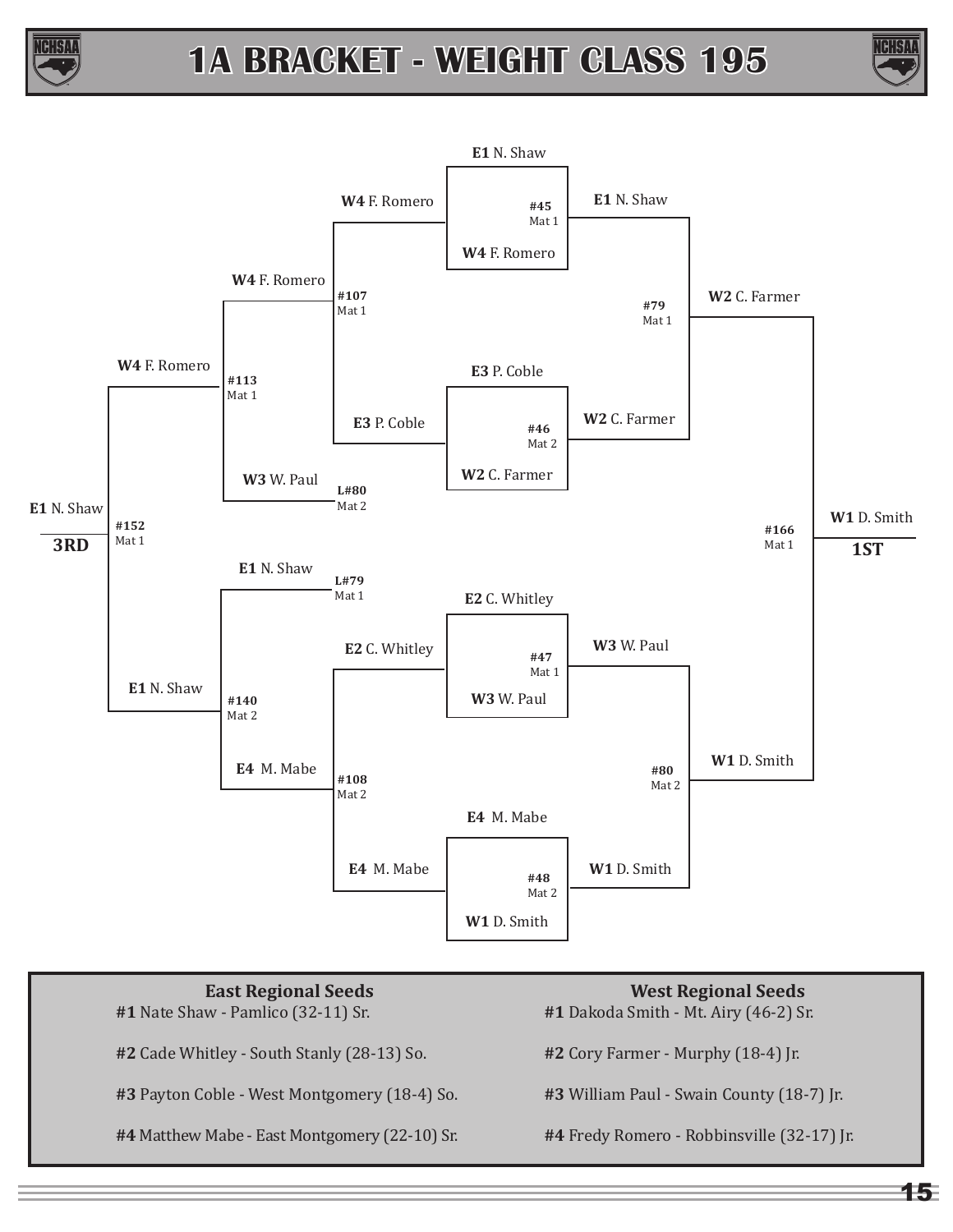

# **1A BRACKET - WEIGHT CLASS 220**





## **East Regional Seeds**

**#1** Robert Alvarez - East Montgomery (30-3) Jr.

**#2** Michael Day - Pamlico (32-9) Sr.

**#3** John Duty - South Davidson (22-19) Jr.

**#4** Jacob Efird - South Stanly (19-7) Jr.

**West Regional Seeds**

**#1** Vincent Vielandi - Alleghany (35-17) Sr.

**#2** Paden Lungrin - North Stokes (31-6) Jr.

**#3** Craig Cutshaw - Swain County (33-8) Sr.

**#4** Nick Ackerman - Bishop McGuinness (31-11) Sr.